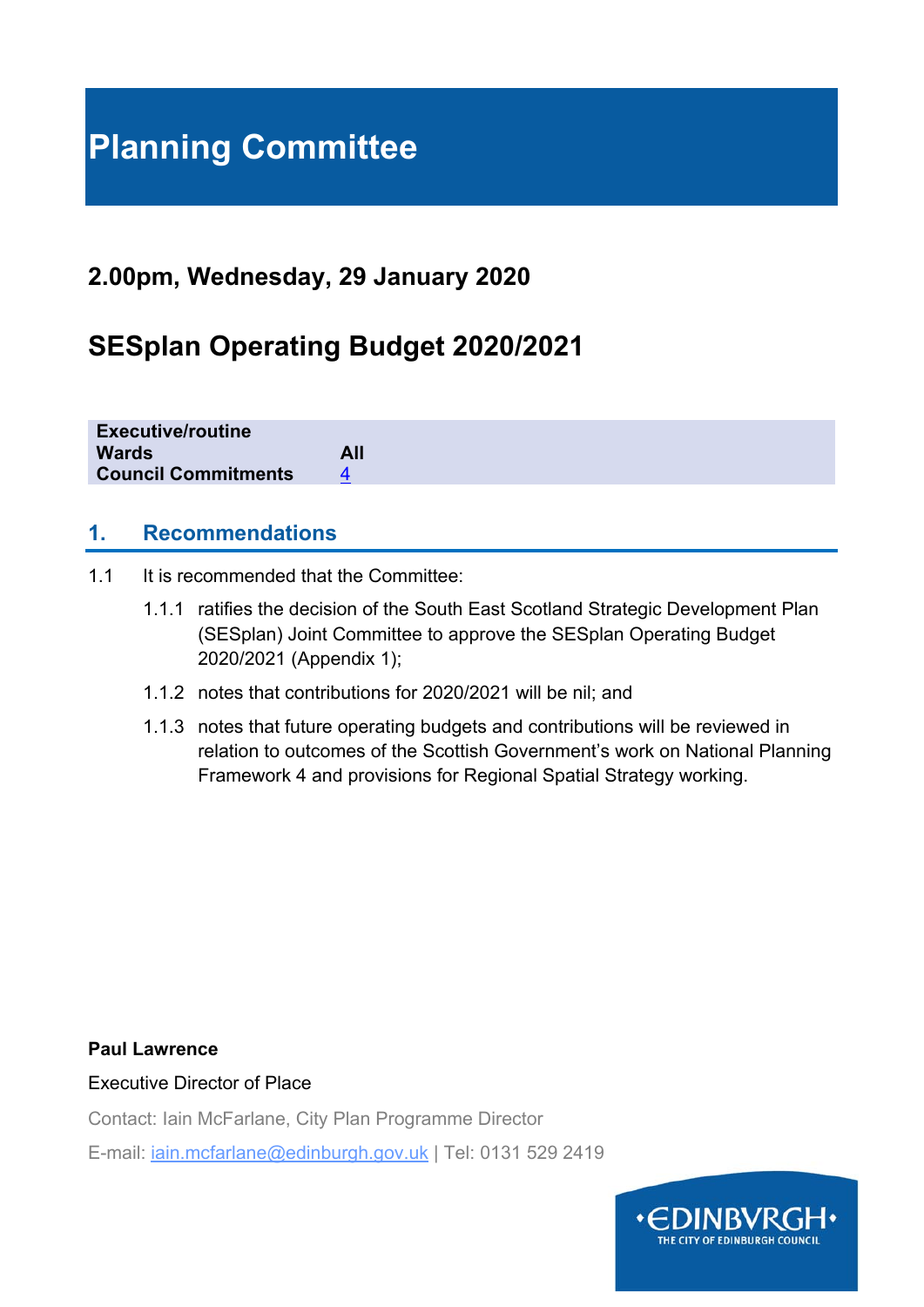**Report** 

## **SESplan Operating Budget 2020/2021**

## **2. Executive Summary**

2.1 The Council is required to ratify the operating budget of the SESPlan the body responsible for preparing the Strategic Development Plan (SDP). The 2020/2021 proposed budget has been approved by the SESplan Joint Committee and this report seeks ratification of the decision. The operating costs will be met using SESplan reserves. There will be no contributions required from member authorities.

### **3. Background**

- 3.1 SESplan is the SDP Authority for South East Scotland. It is a partnership of sixmember authorities including Edinburgh, East Lothian, Midlothian, Fife, Scottish Borders and West Lothian, working together on strategic development planning matters.
- 3.2 SESplan has a notional core team of staff, however, due to departures of staff in advance of the removal of the current strategic planning duties as set out in the Planning (Scotland) Act 2019, SESPlan work is carried out by member authority staff guided by the Project Board, which reports to a Joint Committee. The Committee consists of two members from each member council. SESplan is resourced from equal financial contributions by the six-member authorities.
- 3.3 SESplan's key role is to prepare and maintain an up to date SDP for the South East Scotland area. The purpose of the SDP is to set out a vision for the long-term development of the city region and deal with cross boundary issues such as housing and transport. The first SDP was approved by Scottish Ministers on 27 June 2013. There is a requirement to review the SDP within four years of its approval. A Proposed Plan was submitted on 26 July 2017. Post examination of the Proposed Plan (SDP2) concluded on 20 July 2018 and a report of recommendations was submitted to Scottish Ministers. The Scottish Ministers rejected SDP2 on 13 May 2019. SESplan continues to be the statutory body with a duty to prepare a strategic development plan for the area, although the Planning (Scotland) Act 2019 provides for a replacement of that strategic planning regime in due course.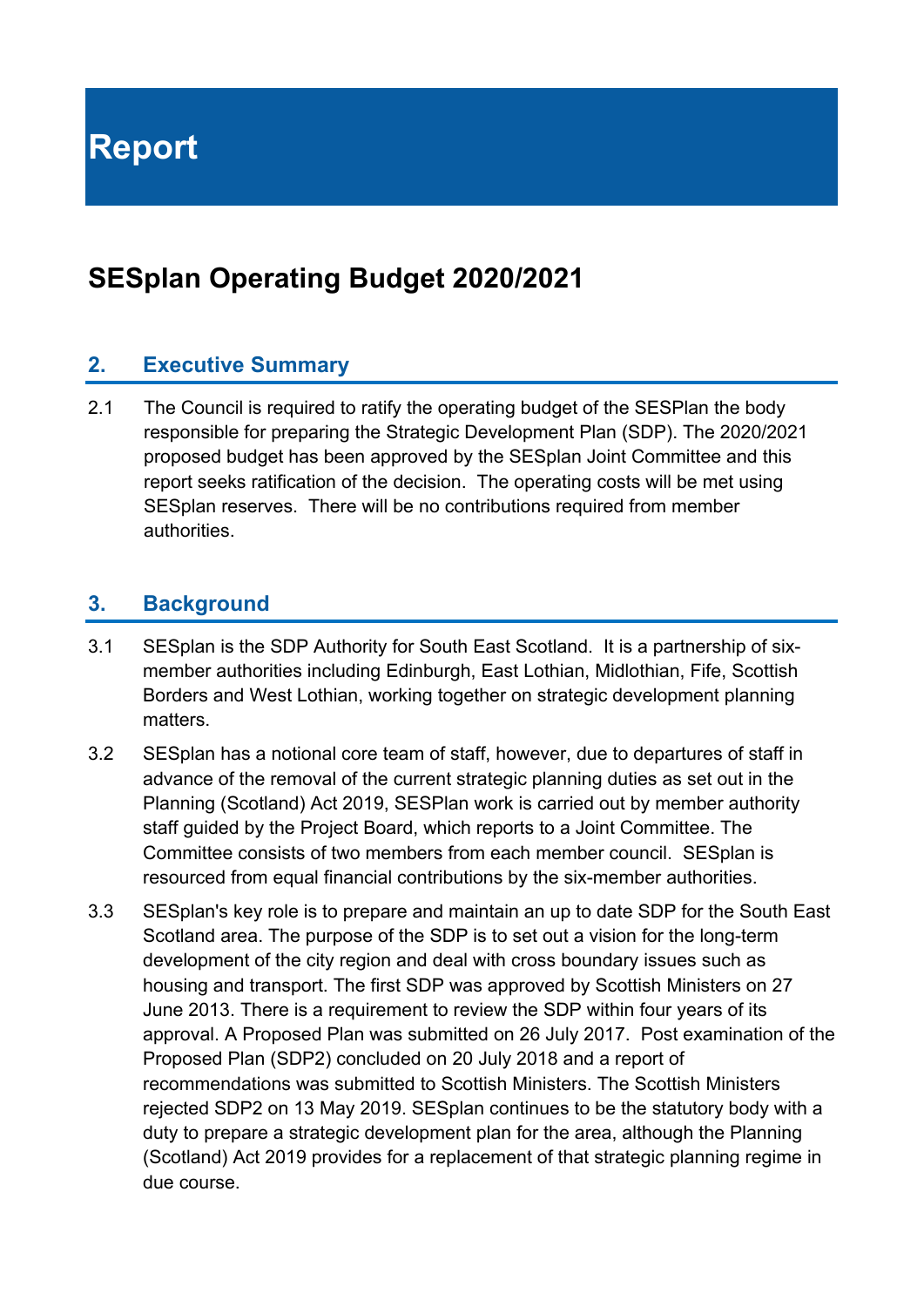3.4 An annual operating budget is prepared by SESplan. The SESplan Joint Committee approved the SESplan Operating Budget 2020/2021 on 25 November 2019. SESplan financial rules require that this decision is ratified by member authorities.

### **4. Main report**

- 4.1 The current financial year's operating budget is £183,248. At November 2019 underspend of £165,184 was forecast. This represents a significant saving on the approved operating budget for 2019/2020.
- 4.2 A total of £73,500 was included for technical support. Due to the absence of a core team and that SESplan has no scope to prepare a plan or supplementary guidance following the Scottish Ministers' rejection of SDP2 and the timescales for changes to strategic planning set out in the Planning (Scotland) Act 2019.
- 4.3 Fixed costs relate to existing ongoing contracts for the Objective Connect online portal, IT and website provision and maintenance and audit/professional fees.
- 4.4 The 2019/2020 operating budget was met from SESplan reserves with nil contributions for member authorities. To manage reserves, a rebate of £5,000 to each authority will be issued in this financial year. It is intended that this then be redirected to assist with consideration of Regional Spatial Strategies.
- 4.5 The SESplan Operating Budget 2020/2021 sets out total expenditure of £84,000.
- 4.6 In 2020/2021 the SESplan work programme will be only to fulfil its statutory requirements in respect of the existing legislation on strategic planning.
- 4.7 The work of SESplan will continue to be resourced via the member authorities, with an Acting Plan Manager to fulfil that statutory requirement and managed by the Project Board. The budget retains a provision of £65,000 should this be required for Regional Spatial Strategy consultancy work. For other fixed costs within 2020/2021, costs related to rents payable, travel and mobile line rental will be zero as there will be no dedicated SESplan Core Team. The largest spend is IT which includes the running and maintenance of the Objective Connect online portal.
- 4.8 The full budget is set out in the SDP Manager's report in Appendix 1 to this report.
- 4.9 Each member authority is liable for one sixth of the annual Operating Budget. Using the reserves built up in previous years and based on the assumptions outlined above, the SESplan Joint Committee agreed that nil contributions are made by the SESplan member authorities in 2020/2021.
- 4.10 The Planning (Scotland) 2019 Act removes the requirement for strategic planning that SESplan was set up to fulfil. Instead, authorities have a duty to prepare a Regional Spatial Strategy. This can be done by the authority acting alone or as part of a group of authorities. A further report will be brought to Planning Committee with proposed arrangements for Regional Spatial Strategy working.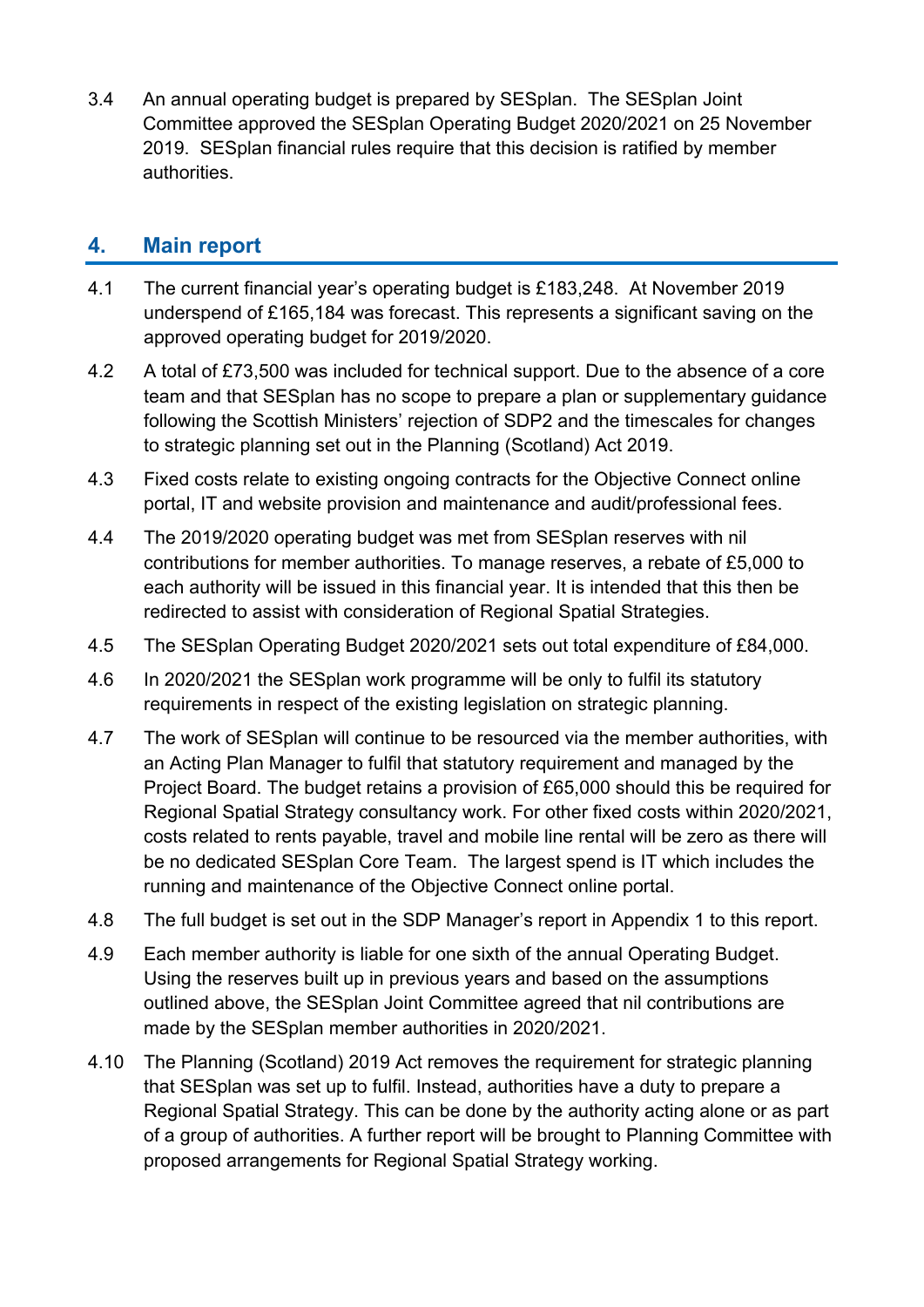- 4.11 The work, role and remit of SESplan and the requirement for strategic planning beyond 2020/2021 other than statutory requirements around audit, finance and governance is not clear at this stage. On that basis indicative operating budgets beyond 2020/2021 are not identified.
- 4.12 Future operating budgets will be reviewed against the outcome of the Scottish Government's work on National Planning Framework 4. Once National Planning Framework 4 is approved, SESplan will be formally disbanded. Any remaining financial reserves at that stage will be returned to the constituent authorities.

## **5. Next Steps**

5.1 The decision on the report will be reported back to the SESplan Project Board and Joint Committee.

## **6. Financial impact**

- 6.1 In respect of SESplan and financial considerations:
	- 6.1.1 the Council has a statutory duty to be part of the SDP process;
	- 6.1.2 there is no budgetary impact in this financial year as all costs are being met from SESplan reserves; and
	- 6.1.3 there are no cost implications.

## **7. Stakeholder/Community Impact**

- 7.1 There is no community impact arising from the report and no requirement for community consultation on the SESplan budget process. The report confirms the proposed 2020/21 budget as having zero cost to the Council and the Council's statutory duties in respect of SDP will be met through SESplan reserves.
- 7.2 There are no equalities, health and safety, governance, compliance or regulatory implications that elected members need to take into account when reaching their decision.
- 7.3 There are no carbon impacts, climate change adaption or sustainable development impacts arising from this report.

## **8. Background reading/external references**

- 8.1 SESplan Development Plan Scheme 11
- 8.2 Report to Planning Committee 11 December 2017 SESplan Operating Budget 2019/20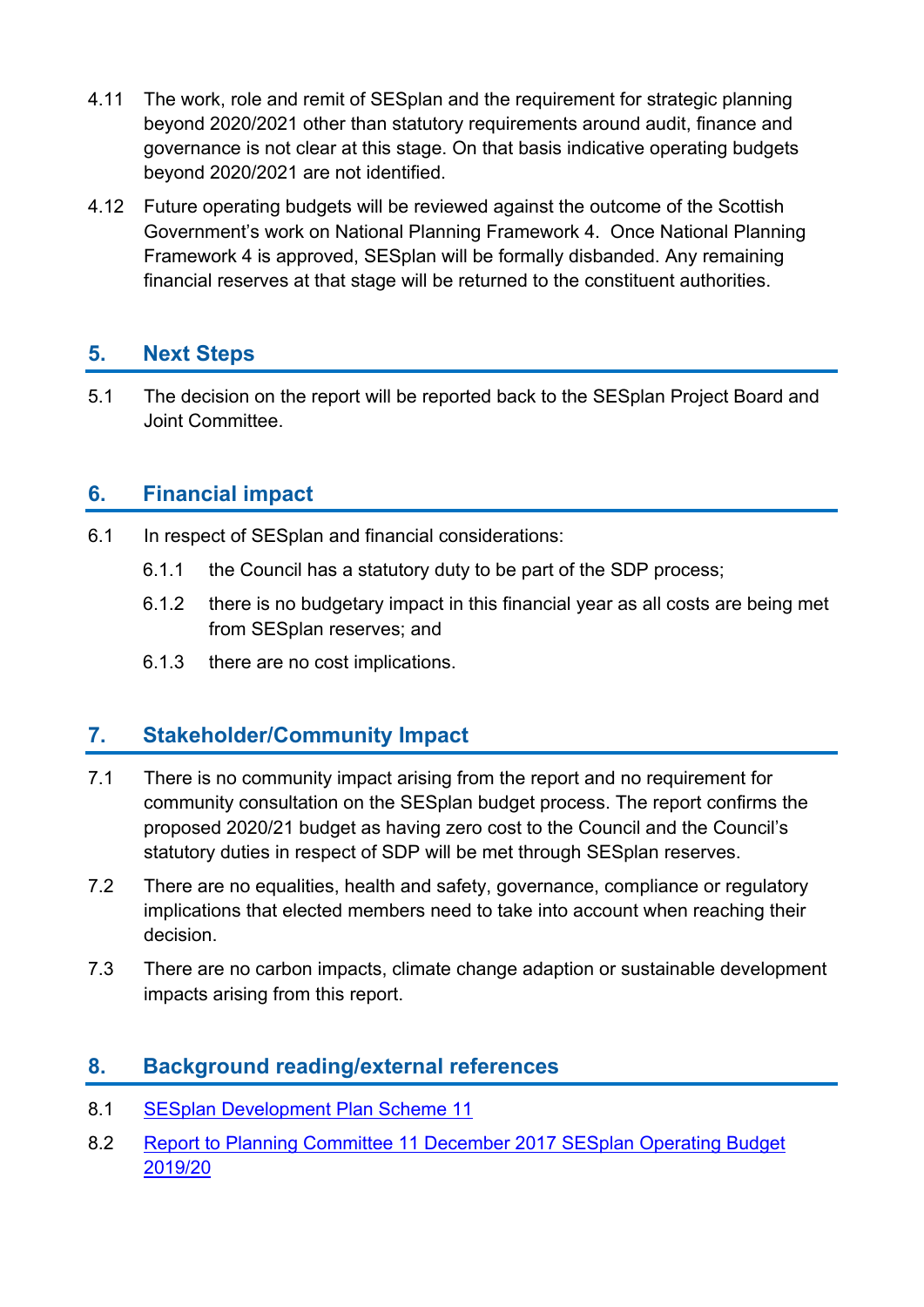## **9. Appendices**

9.1 Appendix 1 – SDP Manager's Report to SESplan Joint Committee, 25 November 2019, Item 6 SESplan Operating Budget: 2019/20 and 2020/21 Budget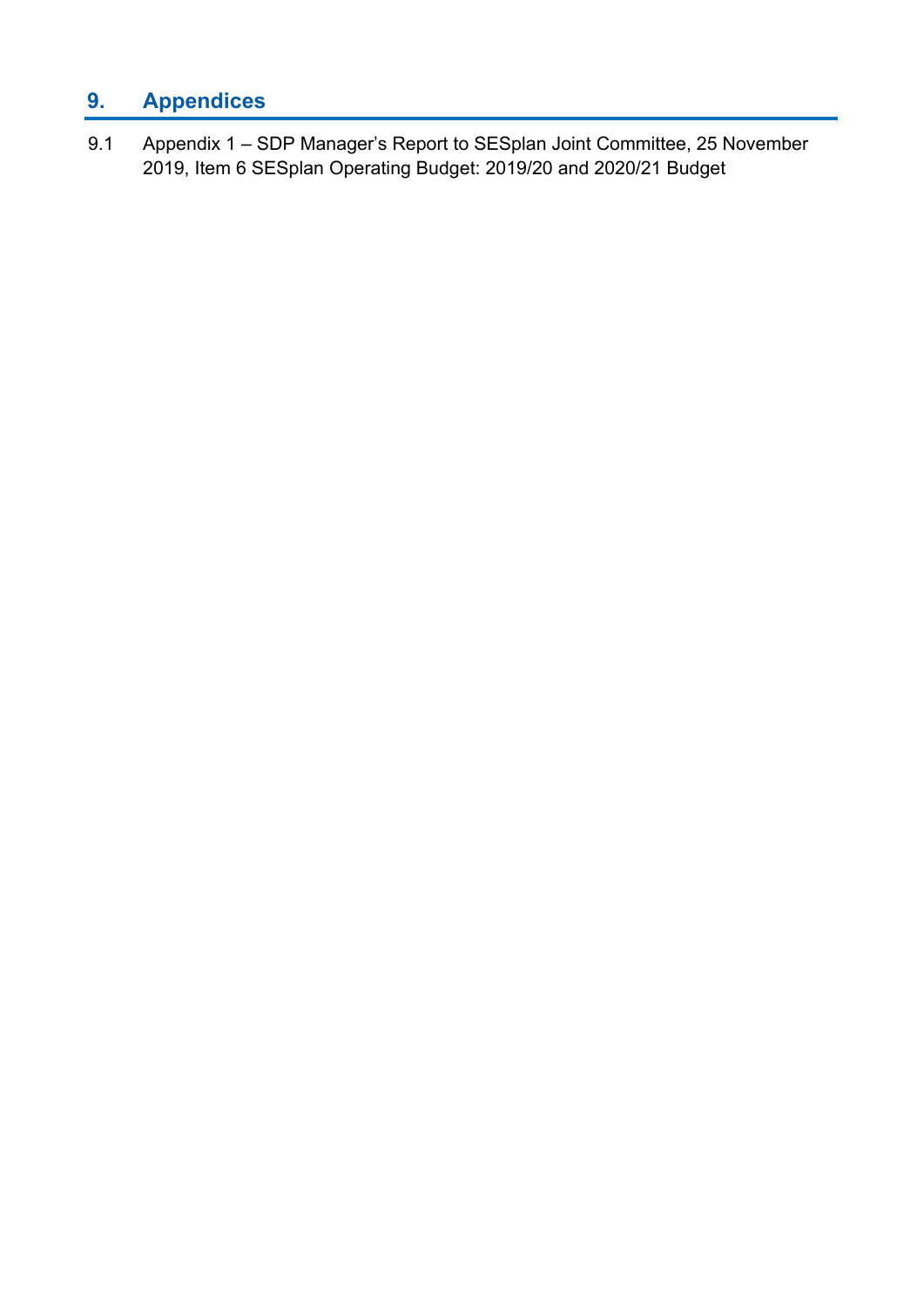

**SESPLAN JOINT COMMITTEE 25 NOVEMBER 2019**

The Strategic Development Planning Authority for Edinburgh and South East Scotland

**FOR DECISION**

#### **ITEM 6 – SESplan Operating Budget: 2019/20 and 2020/21 Budget**

Report By: Pam Ewen, Chief Officer Planning, Fife Council and SESplan Board Chair

#### **Purpose**

This report presents an update on the SESplan Operating Budget for 2019/2020 and sets out the SESplan Operating Budget for 2020/2021 for Joint Committee approval.

#### **Recommendations**

It is recommended that the SESplan Joint Committee:

- 1. Note the updated forecast expenditure against the approved Operating Budget for 2019/2020 set out within Appendix 1 to this Report;
- 2. Approve a rebate of £5,000 per each of the six constituent Councils within the current 2019/20 financial year;
- 3. Approve the updated Operating Budget for 2020/2021 set out within Appendix 1 to this Report;
- 4. Note that member contributions for financial year 2020/2021 are nil;
- 5. Note that member authorities will be required to ratify decision 3 above; and,
- 6. Note that an Operating Budget for 2021/2022 will be brought to a meeting of the SESplan Joint Committee in late 2020.

#### **Resource Implications**

It is projected that significant savings will be achieved this financial year as SESplan continues to operate through the SESplan Board, Joint Committee and a virtual team across the constituent authorities. A projected expenditure of £18,064 and a saving of £165,184 is forecast for 2019/2020. To manage the reserve a £30,000 rebate, if Recommendation 2 above is approved, will reduce the reserve balance to £130,187 at 31 March 2020. Appendix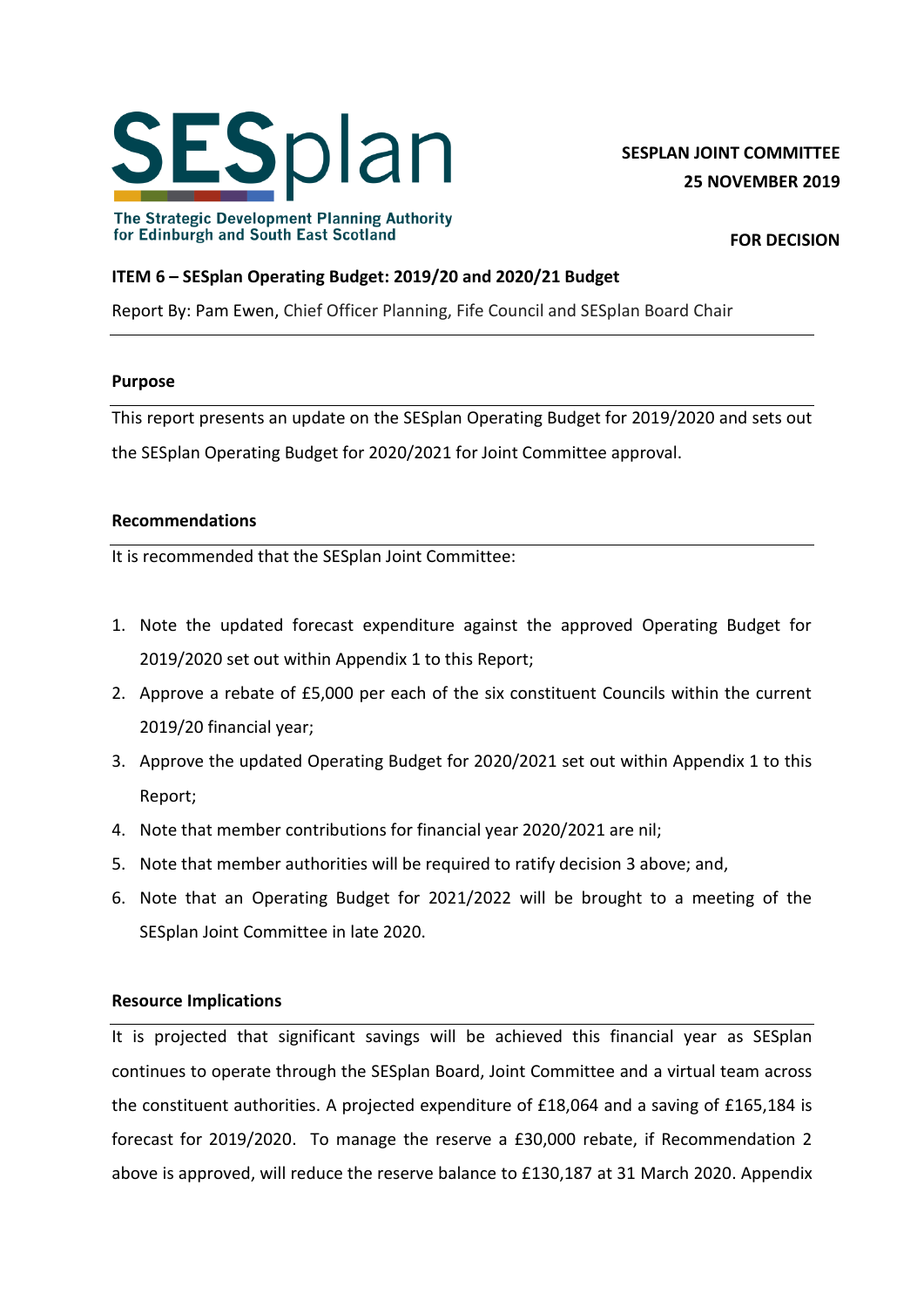One to this report builds in the projection based on the recommended rebate. Total expenditure for 2020/2021 is projected to be £84,000. As a consequence of the reserves built up in 2019/2020 and the further savings and staffing assumptions outlined below for 2020/2021, it is proposed that nil contributions are made by the SESplan member authorities in 2020/2021.

#### **Legal and Risk Implications**

The budget for 2020/2021 is allocated in principle with a focus on consultancy fees given the future governance arrangements for SESplan. Future Operating Budgets will be require to be reviewed against the provisions of the Planning (Scotland) Act 2019 and the associated secondary legislation as it is published and further details are known.

#### **Policy and Impact Assessment**

No separate impact assessment is required.

#### **1. Background**

- 1.1 The SESplan Financial Rules set out that Operating Budgets for the next financial year should be proposed by the SDP Manager, approved by the SESplan Joint Committee and that decision ratified by the member authorities by the end of December.
- 1.2 In compliance with these rules, the SESplan Joint Committee at its meeting on the 26 November 2018 agreed to approve the Operating Budget for 2019/2020.

#### **2. SESplan Operating Budget 2019/2020**

- 2.1 The latest position on the SESplan Operating Budget for 2019/2020 as at November 2019 is included as Appendix 1.
- 2.2 Traditionally the largest spend by SESplan has been on staffing. As set out in Appendix 1, the approved Operating Budget 2019/2020 includes a total staffing budget of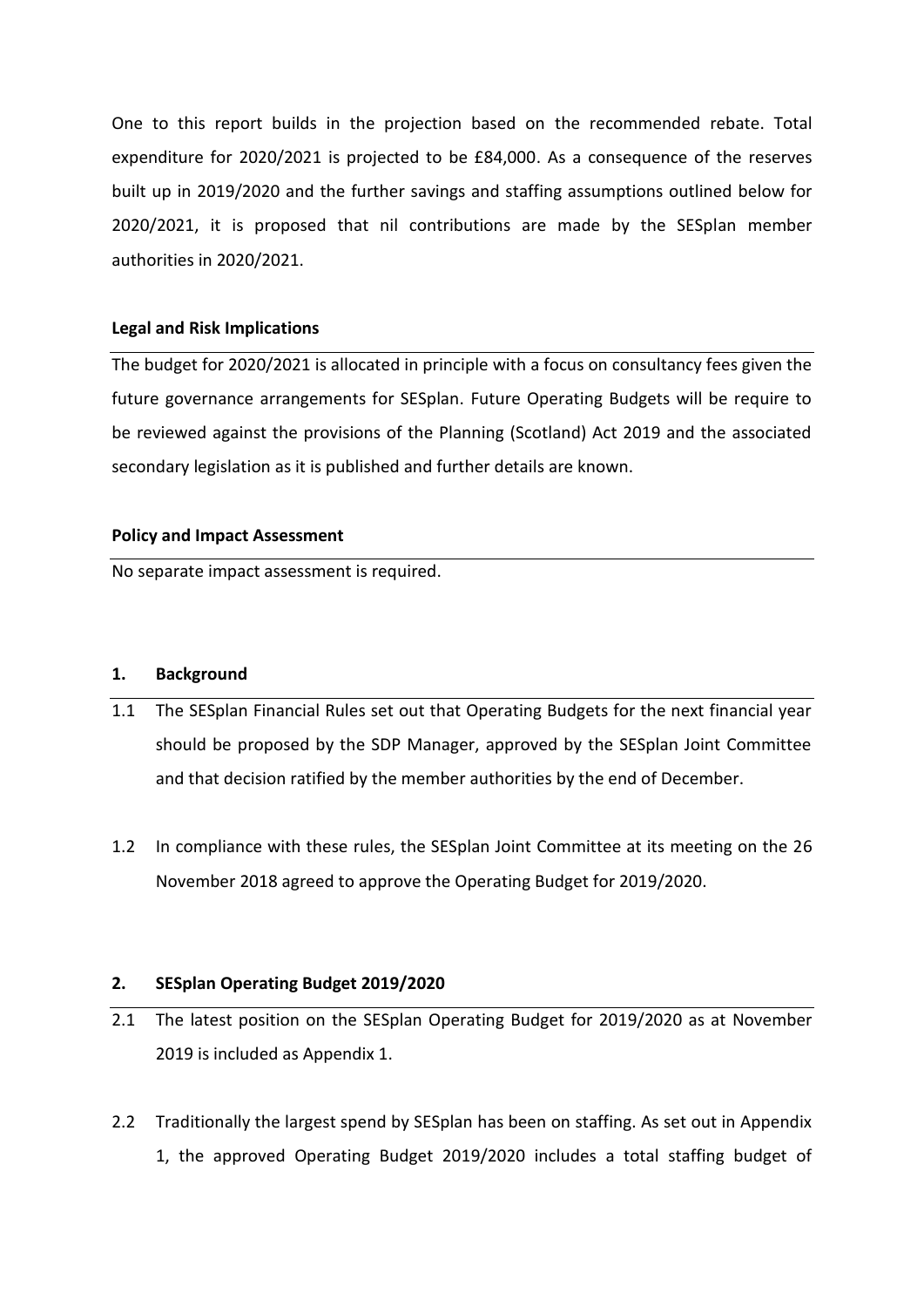£75,000. However, as SESplan continues to operate through the Board, Joint Committee and a virtual team across the consistuent authorities, significant savings have been achieved this financial year. The absence of a SESplan core team and no requirement to provide a dedicated staffing resource or associated office costs results in a forecasted £91,684 underspend of fixed costs. The only fixed cost expenditure projected to be incurred this financial year relates to existing ongoing contracts for the online consultation portal (which hosts SESplan documents); the SESplan IT and web site provider; and the annual external auditing of SESplan accounts.

- 2.3 The approved 2019/2020 Operating Budget also includes an allowance of £73,500 for technical support/variable costs. As highlighted above, due to the absence of a core team and that SESplan is not within a plan preparation phase, no technical support/variable costs are projected to be incurred within 2019/2020.
- 2.4 The total expenditure within 2019/2020 is projected to be £18,064, which set against a budget of £183,248 results in a projected variance (underspend) of £165,184. This has resulted in the constituent authorities not being required to contribute the £60,000 income budgeted for in this financial year. Additionally, given the significant level of savings to assist in managing the reserve within the 2019/20 period, a rebate to each of the six constituent Councils of £5,000 would reduce the reserve by £30,000, as set out in Recommendation 2. This would also provide an opportunity for Councils to assist in collaboratively resourcing work on regional spatial planning through the Regional Growth Framework. The projected reserve at 31 March 2020 as set out in Appendix One is £130,187.

#### **3. SESplan Operating Budget 2020/2021**

3.1 As detailed in Appendix 1, the budget for 2020/2021 is allocated in principle with a focus on consultancy fees given the future governance arrangements for SESplan. The consultant fees are projected as £65,000 which reflects the total technical support/variable costs budget for undertaking any regional spatial planning consultancy work.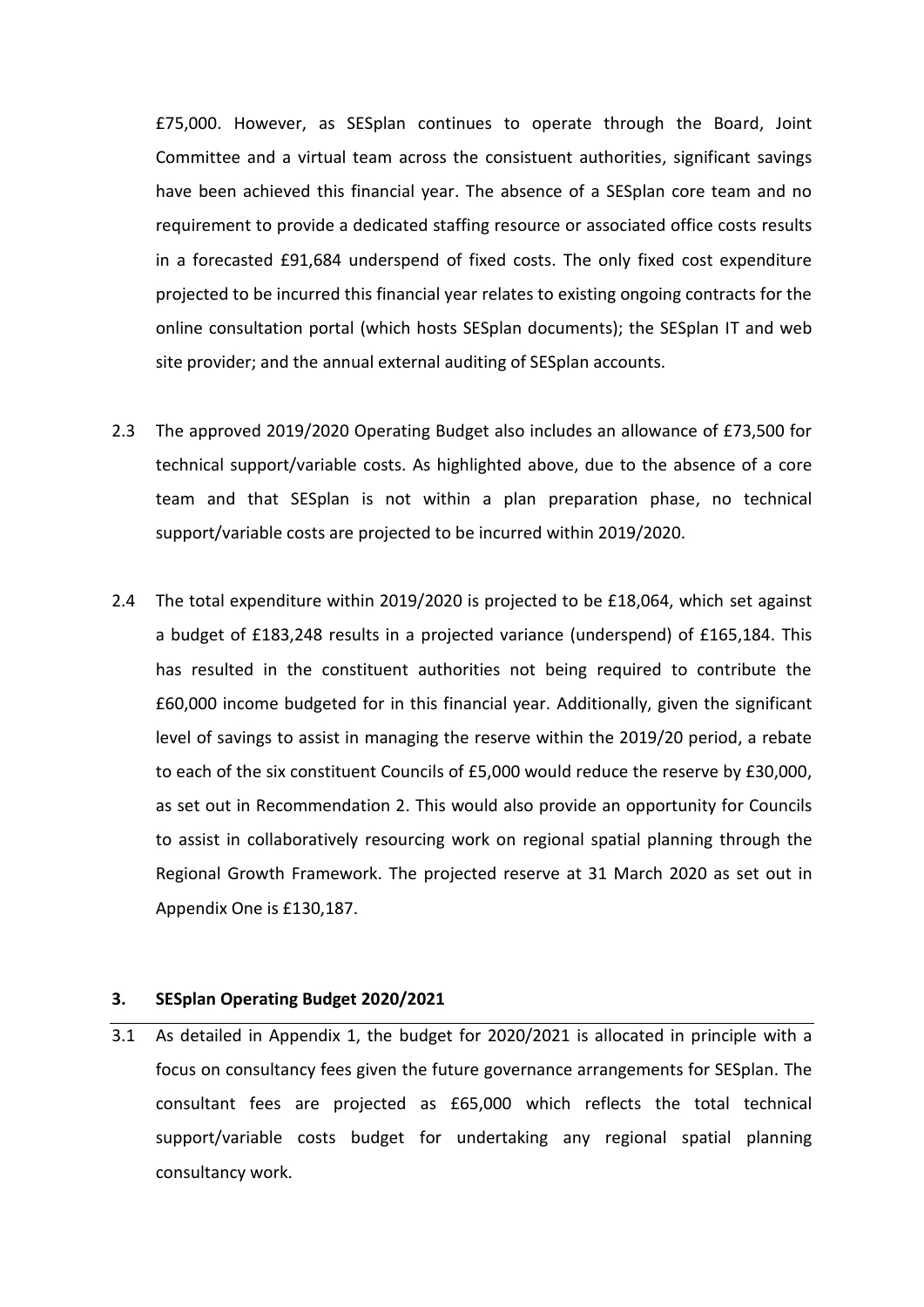- 3.2 Staffing assumptions for 2020/2021 reflect the existing governance arrangements, with SESplan continuing to operate through the Board, Joint Committee and virtual team across the consistuent authorities. This will continue to achieve significant operating cost savings. Again, as in 2019/2020, the only fixed cost expenditure projected to be incurred in 2020/2021 relates to existing ongoing contracts for the online consultation portal; the SESplan IT and web site provider; and the annual external auditing of SESplan accounts. Total fixed cost expenditure is projected to be £19,000.
- 3.3 As detailed in Appendix 1, the Budget for 2020/2021 sets out total expenditure of £84,000. Using the reserves built up in 2019/2020 and on the further savings and staffing assumptions outlined above, it is proposed that nil contributions are made by the SESplan member authorities in 2020/2021. This will result in a usable reserve balance going into 2020/2021 of £130,187 which is in excess of the one month's operating costs target reserve.

#### **4. SESplan Operating Budget Going Forward**

4.1 Future Operating Budgets will be require to be reviewed against the provisions of the Planning (Scotland) Act 2019 and the associated secondary legislation as it is published and further details are known.

#### **Appendices**

Appendix 1: 2019/2020 Operating Budget, Forecast and Variance and 2020/2021 Operating Budget

#### **Report Contact**

Pam Ewen, Chief Officer Planning, Fife Council

03451 555 555 ext. 442288

pam.ewen@fife.gov.uk